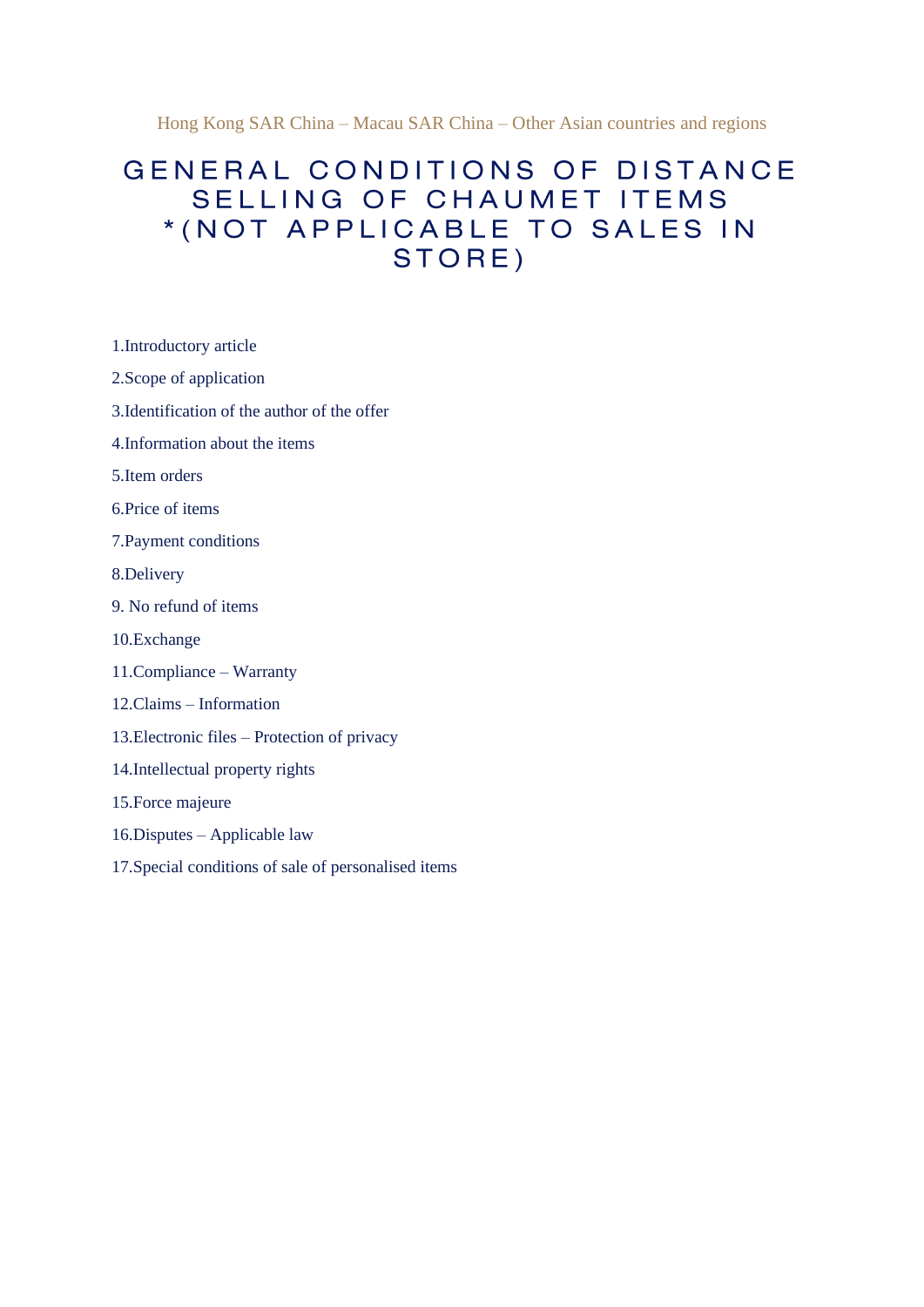## **1.Introductory article**

The company LVMH Watch & Jewellery Hong Kong Limited, acting for one of its brands – Chaumet (hereinafter referred to as "Chaumet") offers Chaumet items for sale in Hong Kong SAR, Macau SAR, Malaysia, Indonesia, Vietnam, Philippines, Thailand and New Zealand (collectively the "Markets").

With a permanent concern to better meet the requirements of its customers, Chaumet wishes to create, alongside the network of stores that it operates, a distance selling service by telephone or email of certain of its products.

The list of Chaumet items available as part of the distance selling service may be viewed on the www.chaumet.com website.

The system thus set-up, which assumes an active approach by the customer, complies fully with the requirements of distance selling.

The use of the distance selling process described in these General Conditions of Sale is reserved for consumers only, within the meaning that the law and case law give it, acting exclusively for their own account.

## **2.Scope of application**

These General Conditions of Sale are applicable to all sales of Chaumet items concluded through the Distance Selling Service implemented by Chaumet, for delivery to the Markets.

With regard to sales by telephone or email, any sale of Chaumet items through the Distance Selling Service implemented by Chaumet is concluded under the condition of the acceptance of these General Conditions of Sale by the customer.

These General Conditions of Sale may be retained by any person visiting the www.chaumet.com website, by means of an electronic recording and may also be reproduced by the customer by printing; these General Conditions of Sale shall apply for as long as they appear on the www.chaumet.com website. Should, after the date of their modification or the removal of the www.chaumet.com website,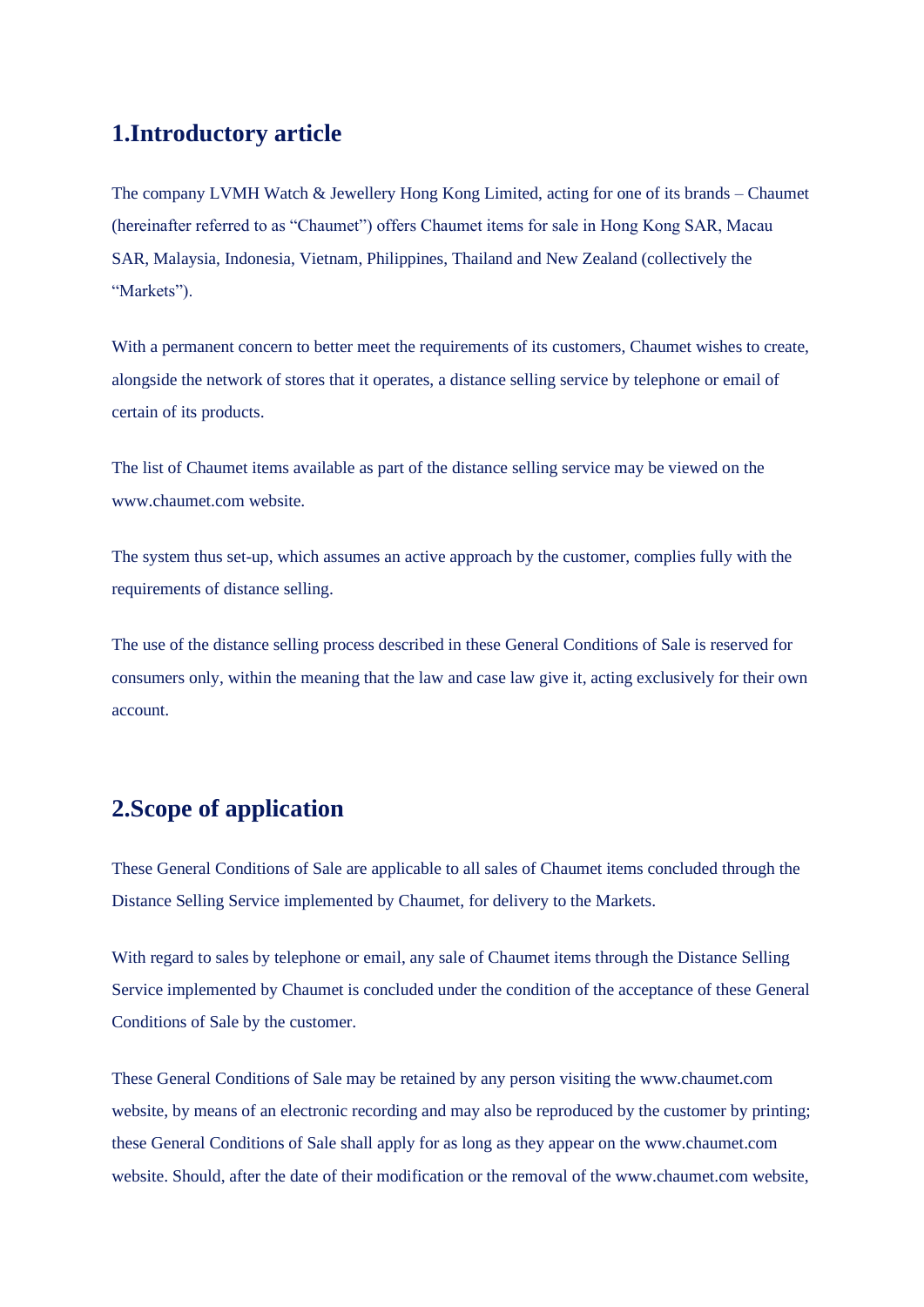these General Conditions of Sale remain accessible to the public via other websites or by any other means, they would however no longer be binding on Chaumet.

#### **3.Identification of the author of the offer**

LVMH Watch & Jewellery Hong Kong Limited A limited liability company whose registered office is at 24<sup>th</sup> Floor, Oxford House, TaiKoo Place, Quarry Bay, Hong Kong.

### **4.Information about the items**

Information about all of Chaumet items that may be sold through the Distance Selling Service by Chaumet is available, with their references, in all Chaumet stores as well as on the www.chaumet.com website.

This information complies with the requirements of the legal texts and the local regulations in force.

## **5.Item orders**

Orders will be received, in English, by Chaumet Distance Selling Service either (i) on +852 2816 5068, or (ii) via email [shophk@chaumet.com](mailto:shophk@chaumet.com) from Monday to Sunday, from 10:00 am to 9:00 pm.

The customer retains responsibility for the telecommunications expenses when accessing the Internet and the use of the www.chaumet.com website.

The photographs, graphics and descriptions of the products offered for sale are indicative only and are not binding on Chaumet. Customers are able to obtain additional information by contacting Chaumet Distance Selling Service by telephone or by e-mail.

In the event of an obvious error between the characteristics of the items and their representation, Chaumet disclaims responsibility.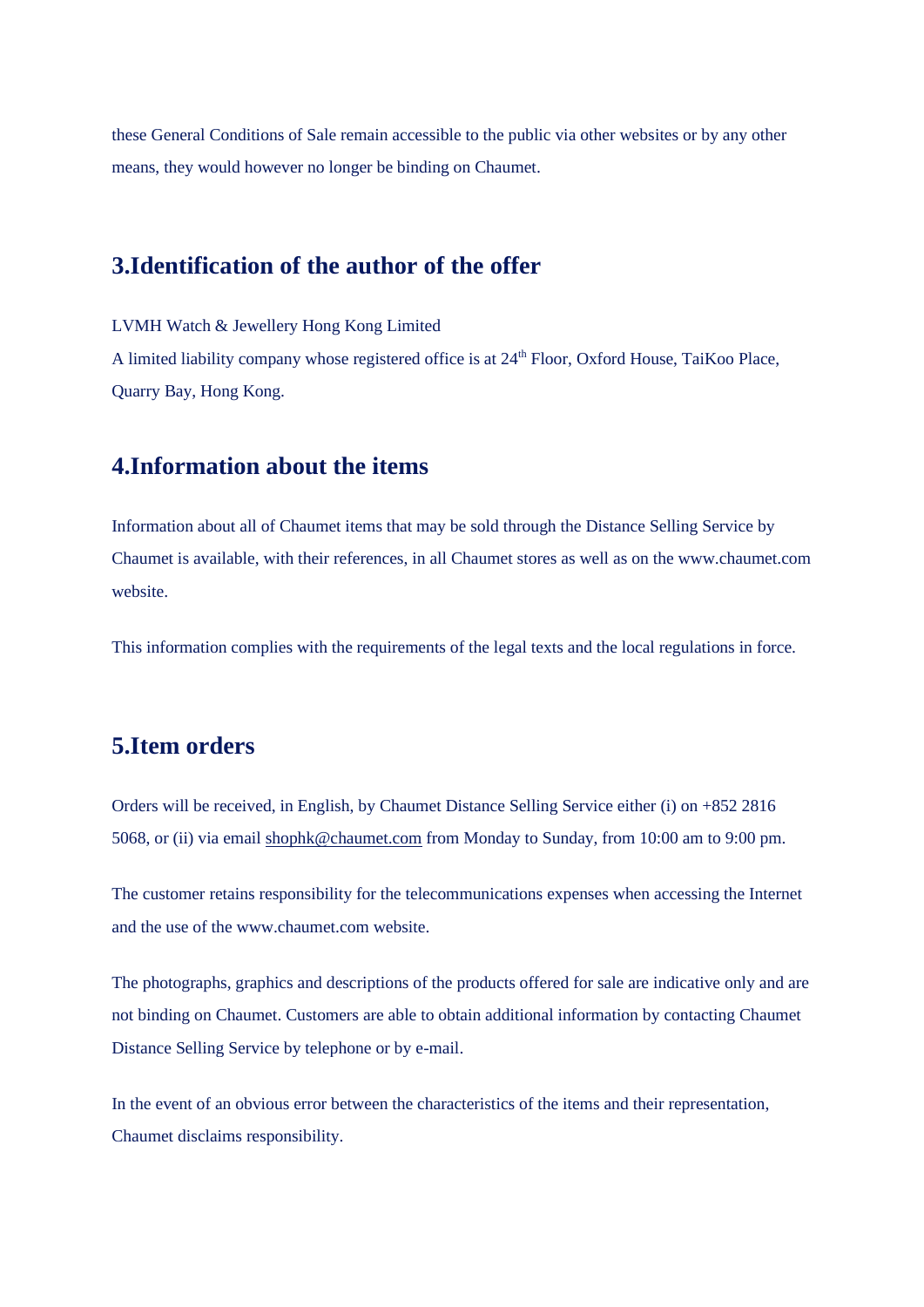The customer shall be able, prior to definitively validating his order, to check the details of his order control and its total price, and to correct any errors, before confirming it and thereby expressing his acceptance. Once the customer has validated his order, Chaumet shall acknowledge receipt of the latter without delay and by electronic means. However, the sale shall only be considered as final once payment of the order in full has been received. Chaumet shall then send the customer confirmation of the order, stating shipment of the items.

Chaumet shall be entitled to refuse any order that is abnormal or placed in bad faith. In addition, Chaumet shall be entitled to refuse any order from a customer with whom a dispute regarding payment of a previous order exists.

#### **6.Price of items**

The price of the items is stated in Hong Kong dollars, including all domestic taxes (if any), unless expressly agreed otherwise when placing the order by telephone or email with the Distance Selling Service.

Costs of importing the items (foreign taxes and customs duties) are borne by the customer.

Delivery costs are charged as follows:

For information only and subject to confirmation:

– For orders delivered within Hong Kong SAR, delivery costs are usually offered free-of-charge.

– For orders delivered outside Hong Kong SAR, delivery costs will be communicated on a case-bycase basis.

The price includes local tax (if any) of each of the items that the customer wishes to purchase, the carriage costs for their delivery (if these carriage costs are not borne by Chaumet), as well as any potential import costs, shall be communicated to the customer either during the call to Chaumet Distance Selling Service or by electronic means.

The customer shall receive, on delivery, for each of the items, written confirmation of the price paid indicating the price of the items, the delivery costs and the import costs, if applicable, borne by the customer.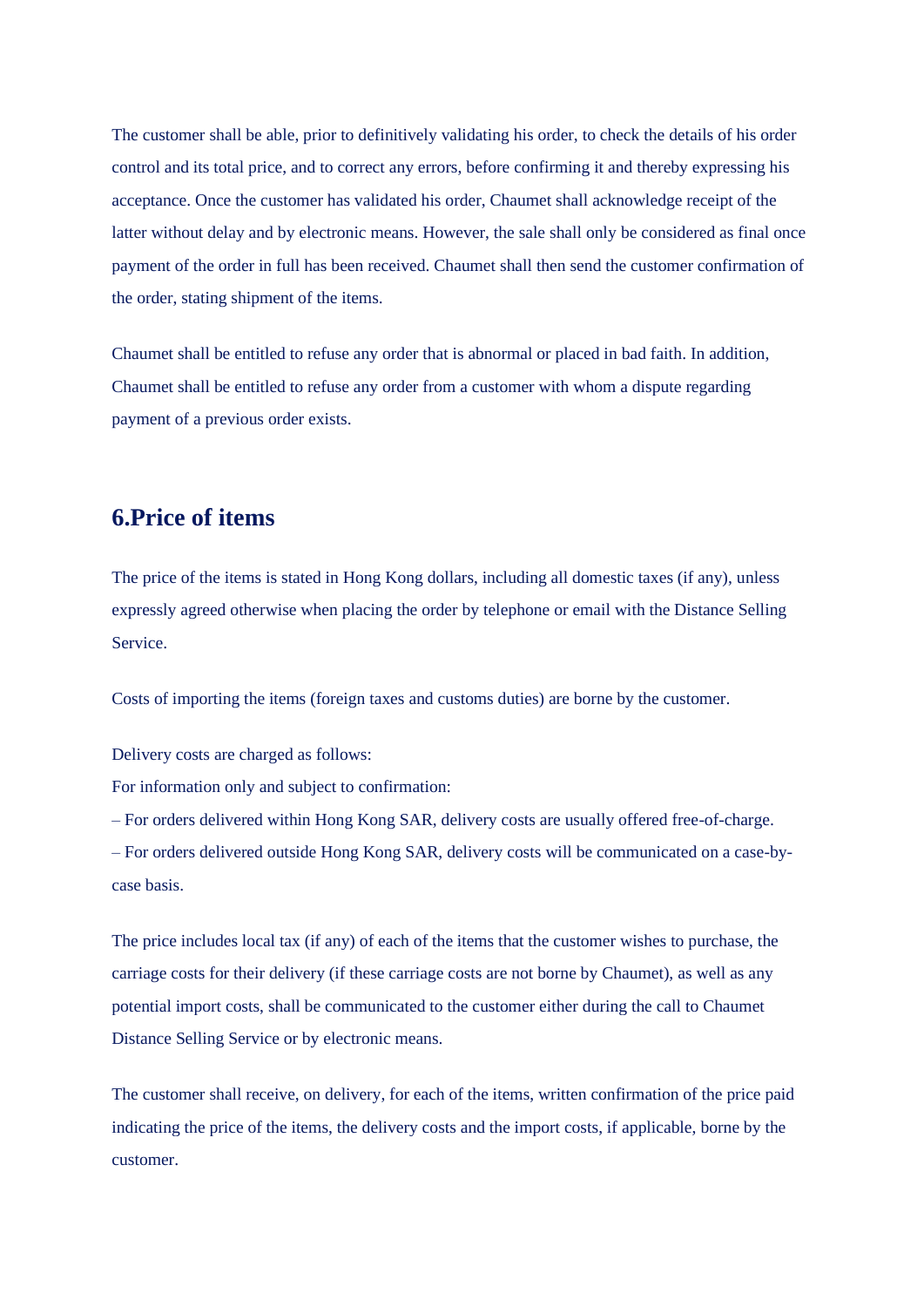## **7.Payment conditions**

A sale is confirmed only once payment has been received by Chaumet. Payment of the customer's purchases is made by way of a secured payment link emailed to the customer or by bank transfer. The following network payment cards are accepted: Visa, Mastercard.

## **8.Delivery**

Costs of importing the items (foreign taxes and customs duties) are borne by the customer.

Delivery costs are charged as follows:

For information only and subject to confirmation:

– For orders delivered within Hong Kong SAR, delivery costs are usually offered free-of-charge. – For orders delivered outside Hong Kong SAR, delivery costs will be communicated on a case-bycase basis.

Subject to the provisions of the paragraph below, the delivery of the items may be made only to the customer's permanent home or a commercial address, except by express agreement given by Chaumet Distance Selling Service, by electronic means.

The customer may also have the items delivered to a natural person of his choice as part of the Gift Service implemented by Chaumet.

It is understood that no delivery may be made to hotels or post-office boxes.

Delivery of the items shall be made, after payment of the total of the order has been recorded, to the customer's address. Delivery of the items ordered shall be made in Hong Kong SAR and Macau SAR at the latest within 7 days from the day of following the order, subject to the payment in full of the price. For the Markets other than Hong Kong SAR and Macau SAR, delivery of the items ordered shall be made at the latest within 30 days from the day of following the order, subject to the payment in full of the price.

Chaumet shall deliver the ordered items either by courier or by express carriage or by simple package. Alternatively, the customer may choose to pick the ordered items at the designated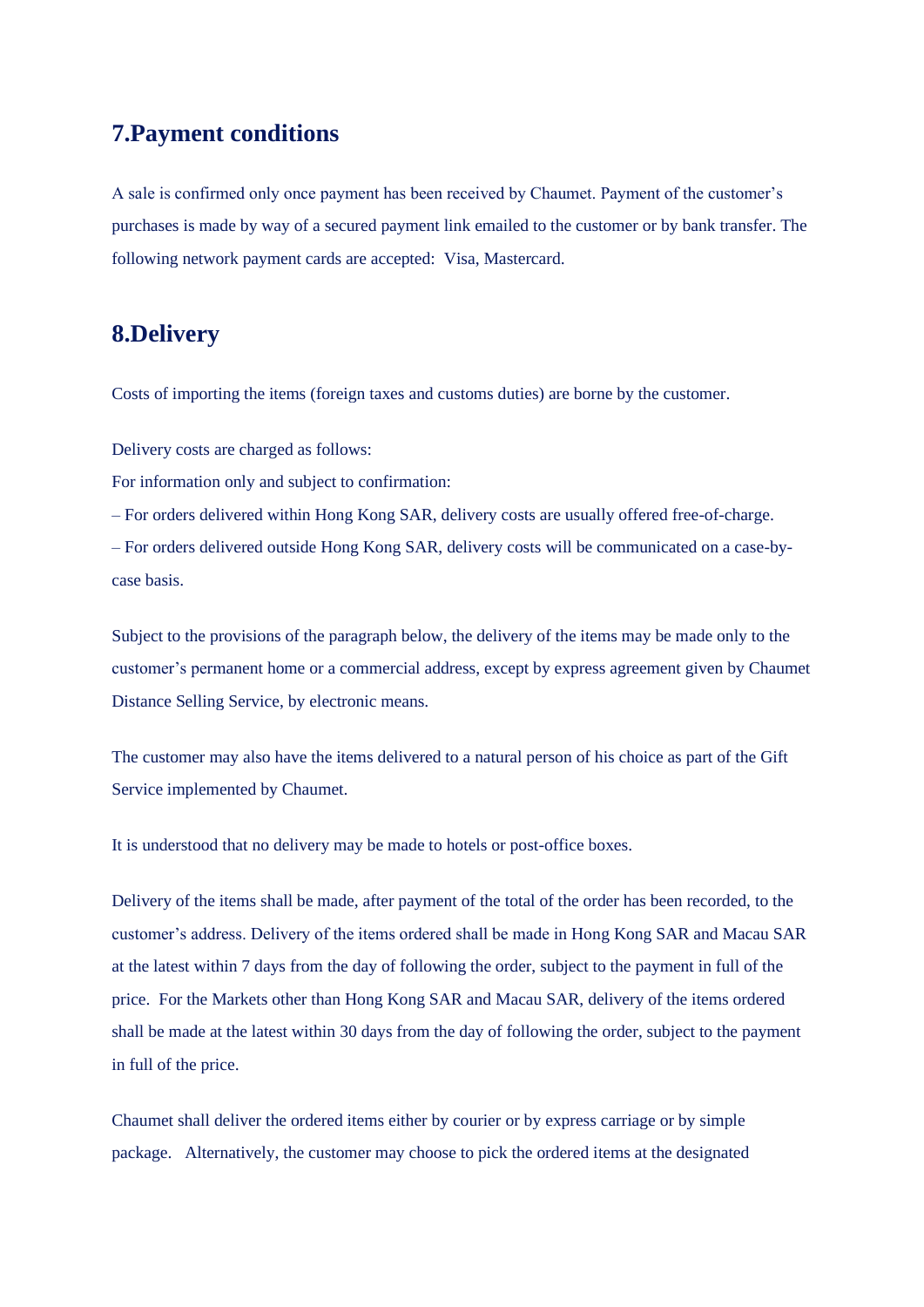Chaumet store as communicated by Chaumet to the customer. Delivery times communicated by Chaumet shall be indicative only and in any case shall not exceed the maximum periods stated above.

If, on delivery, the external appearance of the package is not perfect, the customer shall open it in the presence of the carrier in order to check the condition of the item. In the event of damage to the item, the client shall indicate this damage exactly on the return order form and the provisions of Article 11 below shall remain applicable.

### **9.No refund of items**

Once the customer has made the payment, no refund will be entertained as far as it is permissible under the relevant Hong Kong law.

### **10.Exchange**

The following exchange option is only available for order(s) delivered to Hong Kong SAR and Macau SAR.

Chaumet wishes to offer its customers the possibility of exchanging items delivered according to the conditions described below.

The customer may, at his choice, within fourteen days from the date of receipt of the ordered item(s):

Either make an exchange at distance. In this case, the customer may call the Distance Selling Service and shall have to return the delivered items in their original packaging, complete (boxes, accessories, protective materials, booklet, warranty) and accompanied by the duly completed return order form as well as a copy of the invoice, to the following address: Shop G01 – 201, 1881 Heritage, 2A Canton Road, Tsim Sha Tsui, Kowloon, Hong Kong SAR.

It is the customer's responsibility to keep proof of this return, which presupposes that the items must be returned using a recorded delivery service or by any other means providing a certain date and with the costs of return remaining borne by the customer. Any new delivery may be made only once Chaumet has received the items returned by the customer.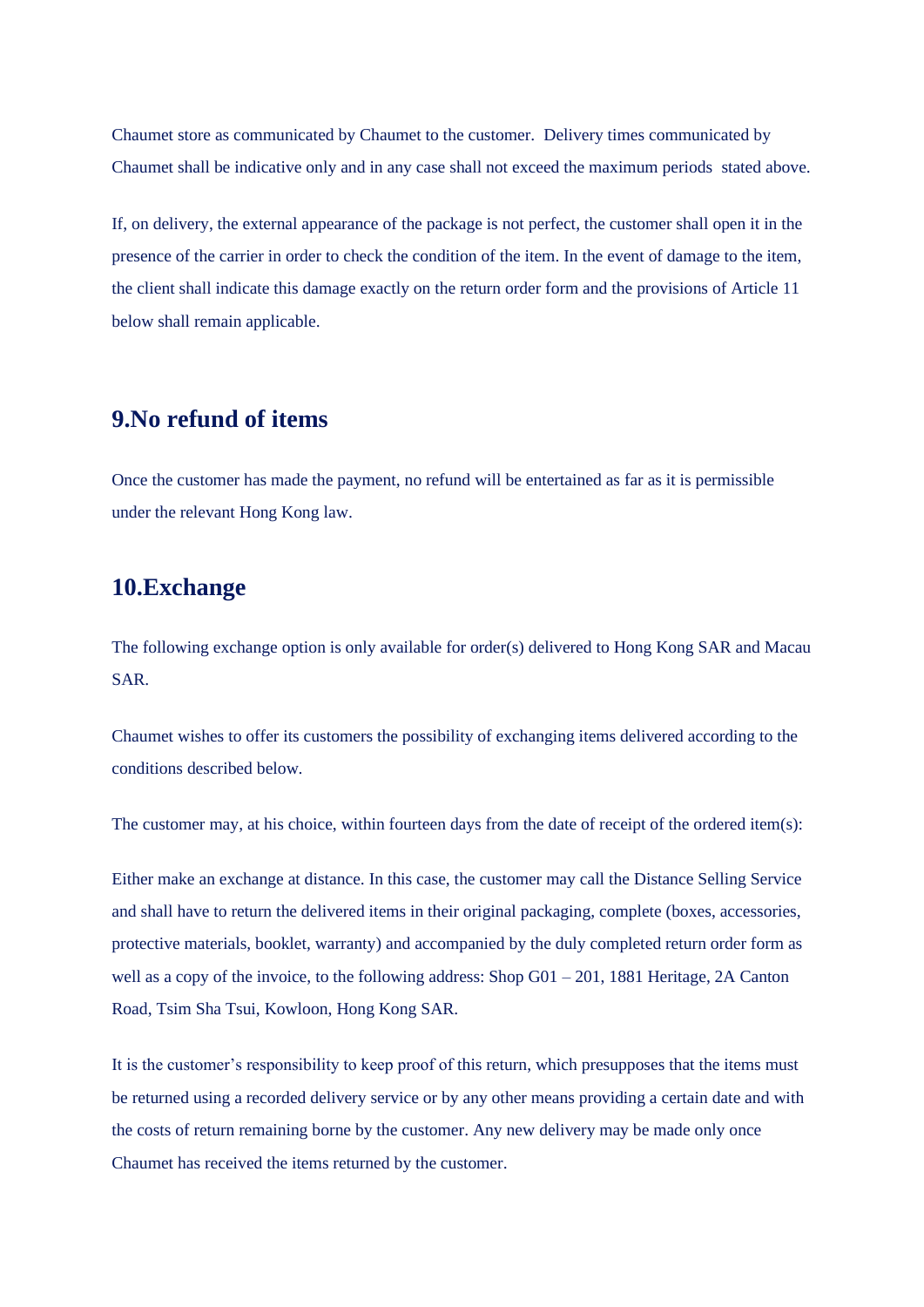Or go in person to the following address: Chaumet Heritage 1881 Boutique Shop G01 -201, 1881 Heritage, 2A Canton Road, Tsim Sha Tsui, Kowloon, Hong Kong SAR, with the delivered items in their original packaging, complete (boxes, accessories, booklet, warranty) and a copy of the invoice in order to perform the exchange.

Regardless of the option chosen, returned items which are incomplete, damaged, spoiled, soiled or in any other condition which would reasonably leave one to think that the product has been used or worn, shall neither be refunded nor exchanged and shall be returned by post in the case of an exchange at distance.

In case of an exchange of items, the initial sale shall be rescinded. The payment of the new sale shall be made by offsetting it with the amount of the previous sale, it being understood that any overpayment shall give rise to the issuance of a credit note to the customer's benefit.

In the event of an exchange of items via the Distance Selling Service, the new sale shall be subject to these General Conditions of Sale.

## **11.Compliance – Warranty**

The customer must ensure that the items which have been delivered to him correspond to his order. Should the delivered items not comply with his order, the customer shall inform Chaumet Distance Selling Service by telephone or by an electronic means and return the items in question according to the conditions set out in Article 8 of these General Conditions of Sale.

Notwithstanding the specific warranty conditions remitted to the customer with the delivered item, Chaumet items are subject to the warranty conditions laid down by the law.

## **12.Claims – Information**

For any information, claim or question relating to the conditions of sale by correspondence implemented by Chaumet or the items themselves, customers must contact Chaumet Distance Selling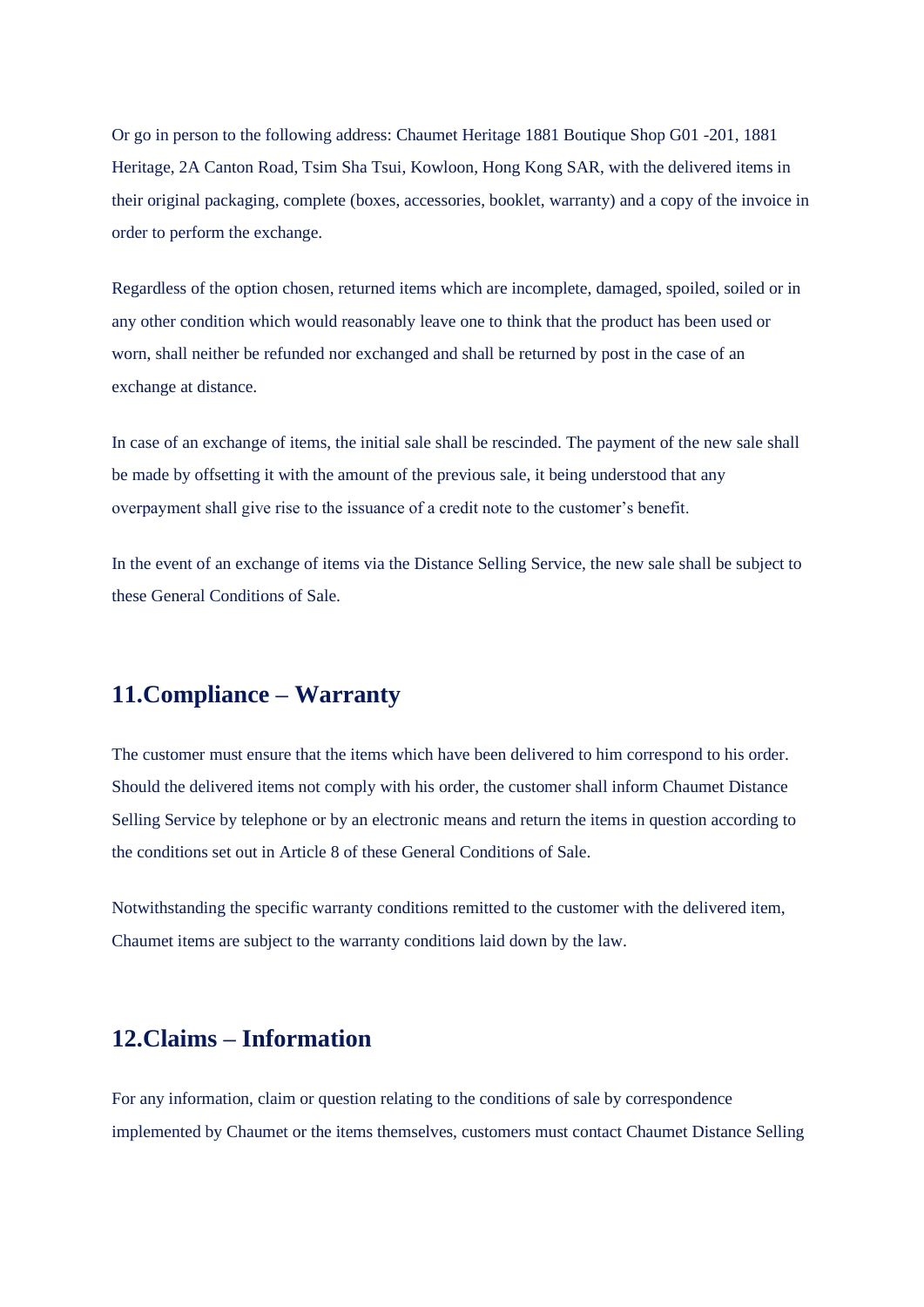Service by telephone: +852 2816 5068, or by e-mail: shophk@chaumet.com, stating, if relevant, information relating to their order.

### **13.Electronic files - Protection of privacy**

Personal Data may be processed by CHAUMET in the context of the execution of distance orders. Consequently, CHAUMET will be subject to the obligations provided by the applicable regulation on the protection of Personal Data. For more information on the practices of CHAUMET with regards to personal data protection, you can click on <https://www.chaumet.com/en/privacy-policy>

#### **14.Intellectual property rights**

The "Chaumet" trademark, as well as all the figurative trademarks or otherwise and more generally all other trademarks, illustrations, images and logotypes shown on Chaumet items, their accessories or their packaging, whether or not they are registered, are and shall remain the exclusive property of Chaumet. Any total or partial reproduction, modification or use of these trademarks, illustrations, images, and logos, for any reason and on any media, without Chaumet's prior and express consent, is strictly prohibited. This is also the case for any combination or conjunction with any other trademark, symbol, logotype and more generally any distinctive sign intended to form a composite logo. This shall also be the case for all copyright, designs and models and, patents which belong to Chaumet.

#### **15.Force majeure**

The performance by Chaumet of all or part of its obligations shall be suspended in the event of the occurrence of a fortuitous event or force majeure which would hamper or delay performance.

The following are regarded as such, in particular, without this list being exhaustive: war, pandemics, riots, insurrection, social unrest, strikes of all kinds and problems of supply to Chaumet.

Chaumet shall inform the customer of a fortuitous event of this kind or force majeure within seven days of its occurrence. Should this suspension continue beyond a period of fifteen days, the customer would then be able to terminate the current order, and he would then be refunded in accordance with the conditions set out in Article 8 of these General Conditions of Sale.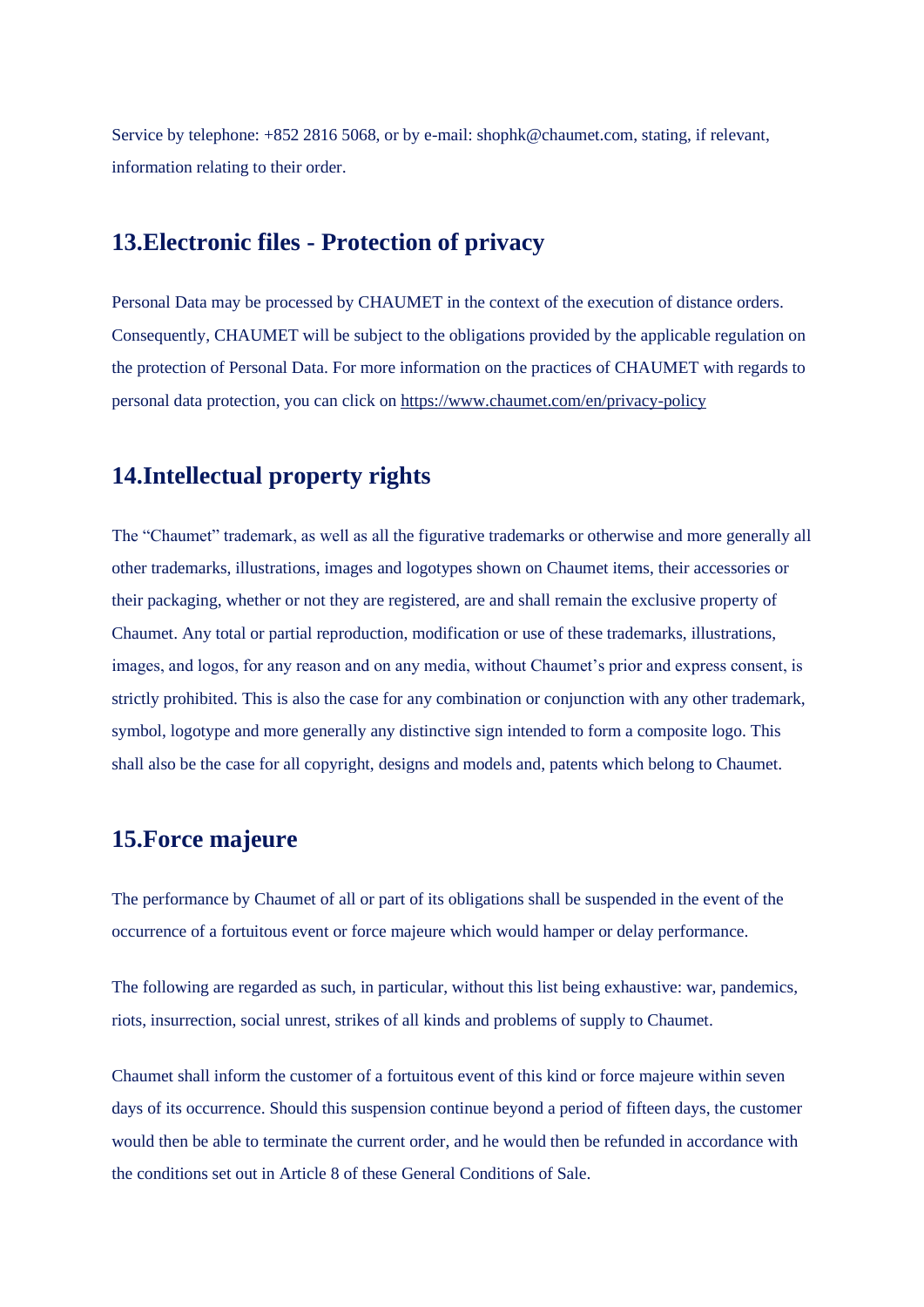## **16.Applicable law – Language - Disputes**

These General Terms and Conditions of Sale are governed by and subject to the laws of Hong Kong Special Administrative Region ("HKSAR"). They are drafted in English. If they are translated into one or more languages, the English version shall prevail should a dispute arise.

All disputes which may arise from these General Terms and Conditions of Sale that could not be settled through an amicable solution (including mediation as the case may be), shall be subject to the jurisdiction of the competent courts of HKSAR.

### **17.Special conditions of sale of personalized items**

Engraving and adjustment to size of a wrist watch or a jewellery item.

Chaumet offers the personalization of certain products. The special conditions below apply to all sales of items thus personalized, concluded at distance. All provisions of the above General Conditions of Sale not modified by these Special Conditions shall remain applicable.

#### **17.1. Order Procedure**

The order of personalized items is placed in accordance with the provisions of Article 5 of the above General Conditions

By personalized items, Chaumet means any item that has been modified to better meet the customer's requirements. Below is a list of items frequently concerned, given for information:

- Ring on which an engraving has been made
- Ring which has been adjusted to size
- Bracelet or necklace whose length has been modified
- Watch strap whose length has been modified, either by removal of links for steel or gold bracelets or by cutting the strap for rubber wrist straps.

With regard to the order of items personalized by Chaumet at the customer's express request, the specific conditions below apply: